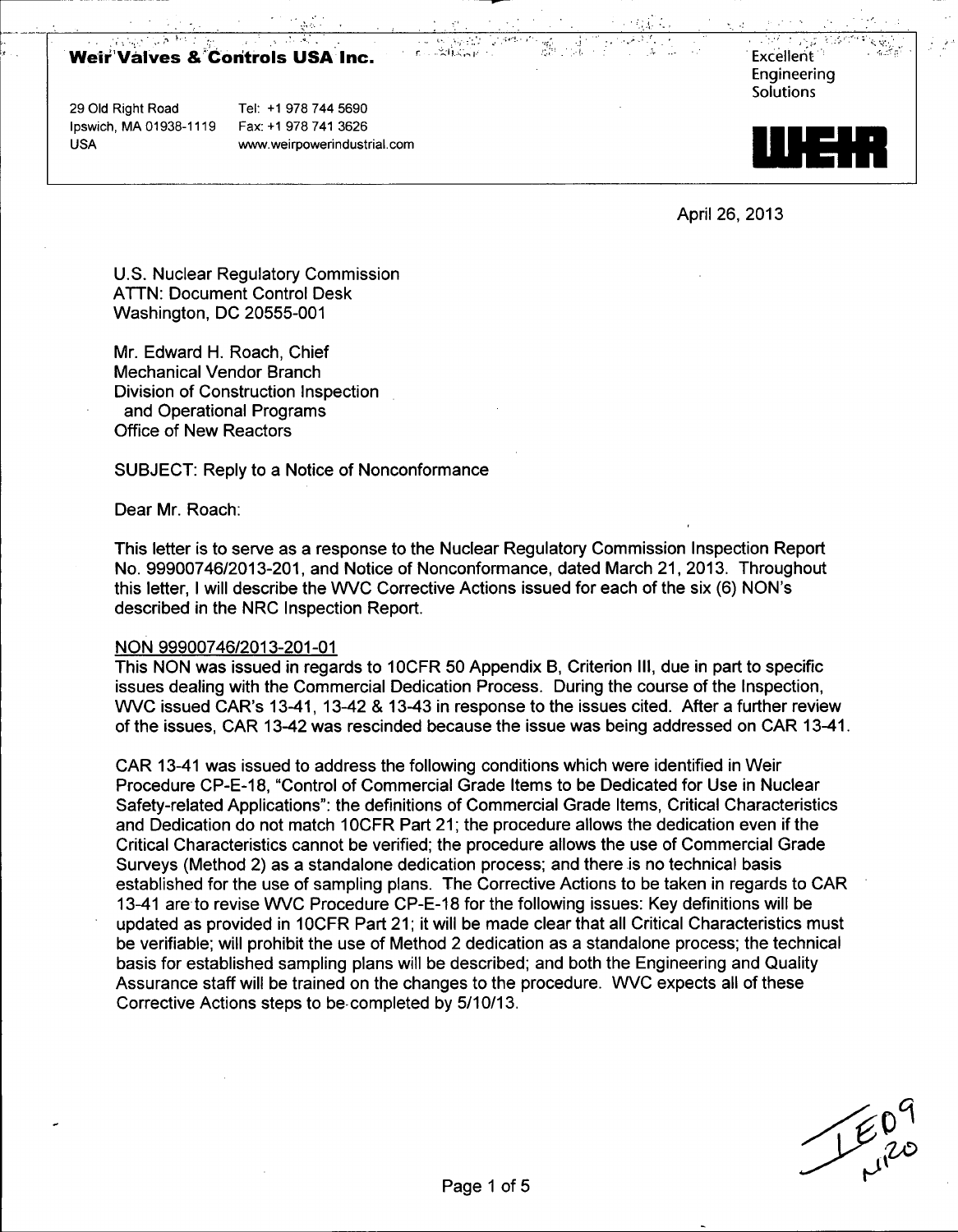EkCellent-\*, Engineering **Solutions** 



### NON 99900746/2013-201-01 (cont)

.<br>and and a

**SAY SUPPORT** 

CAR 13-43 was issued to address the following conditions; Several Dedication packages were reviewed during the inspection and it was identified that critical characteristics and acceptance criteria are not being appropriately identified in all cases. An extent of condition review is required. The Corrective Actions to be taken in regard to CAR 13-43 are as follows: The WVC Engineering Dept. will review all Dedication packages dating back to August 1, 2012; the methodology of defining critical characteristics and acceptance criteria will be addressed as part of CAR 13-41 and the revision of WVC procedure CP-E-18; and training will completed as described in WVC CAR 13-41. WVC has completed a review of all Dedication Pages that did not have technical evaluations, no critical characteristics were missing except for the information required to tie it to a Commercial Grade Survey. WVC expects all of these Corrective Actions steps to be completed by 5/10/13.

 $d$   $\approx$   $d$   $\approx$   $t_{\rm cool}$ 

**Search** Co

### NON 99900746/2013-201-02

This NON was issued in regards to 10CFR 50 Appendix B. Criterion V. During the course of the inspection, WVC issued CAR's 13-41, 13-48 and 13-53. After receipt of the NRC Inspection Report, WVC also issued CAR 13-62 to address Point #3 of this NON specifically.

CAR 13-41 was issued to address Point #1 of this NON in regards to the definitions in CP-E-18 not meeting the definitions as provided in 10CFR Part 21 for critical characteristics, commercial grade items or dedication. WVC Procedure CP-E-18 is in the process of being revised to address the key definitions and CAR 13-41 is described in detail under the response to NON 99900746-2013-201-01.

CAR 13-48 was issued to specifically address Point #2 of this NON, in which M&TE Calibration Records showed out-of-tolerance conditions as provide from the Calibration Supplier and these conditions were not reviewed and entered into the WVC Non-Conformance System (NCR). The Corrective Action steps which have been were to review each Calibration Record on hand for any gages currently being used and document any non-conforming conditions on an NCR. These evaluations have been completed at this time.

CAR 13-62 has been issued to specifically address Point #3 of this NON, in which pressure gages were not calibrated in accordance with Weir procedure CP-M-22, "Instructions for Calibration of Pressure Gauges with the Dead Weight Tester". WVC incorrectly summed the weight of the piston weight carrier on the dead weight tester which could cause a 10% error on a 10 psi gauge. The Corrective Actions steps that were taken are that WVC Engineering performed an evaluation to determine the impact of the false information listed on the Weight Chart and the effects this 1 psi error could have on products tested. The error was on the low pressure tester which would be conservative as low level leakage would increase with lower sealing pressures, therefore valves would have to have improved performance on testing using these gages. The Weight Chart has also been corrected to reflect the correct values to eliminate the 1 psi error currently being shown. WVC has completed all of these actions.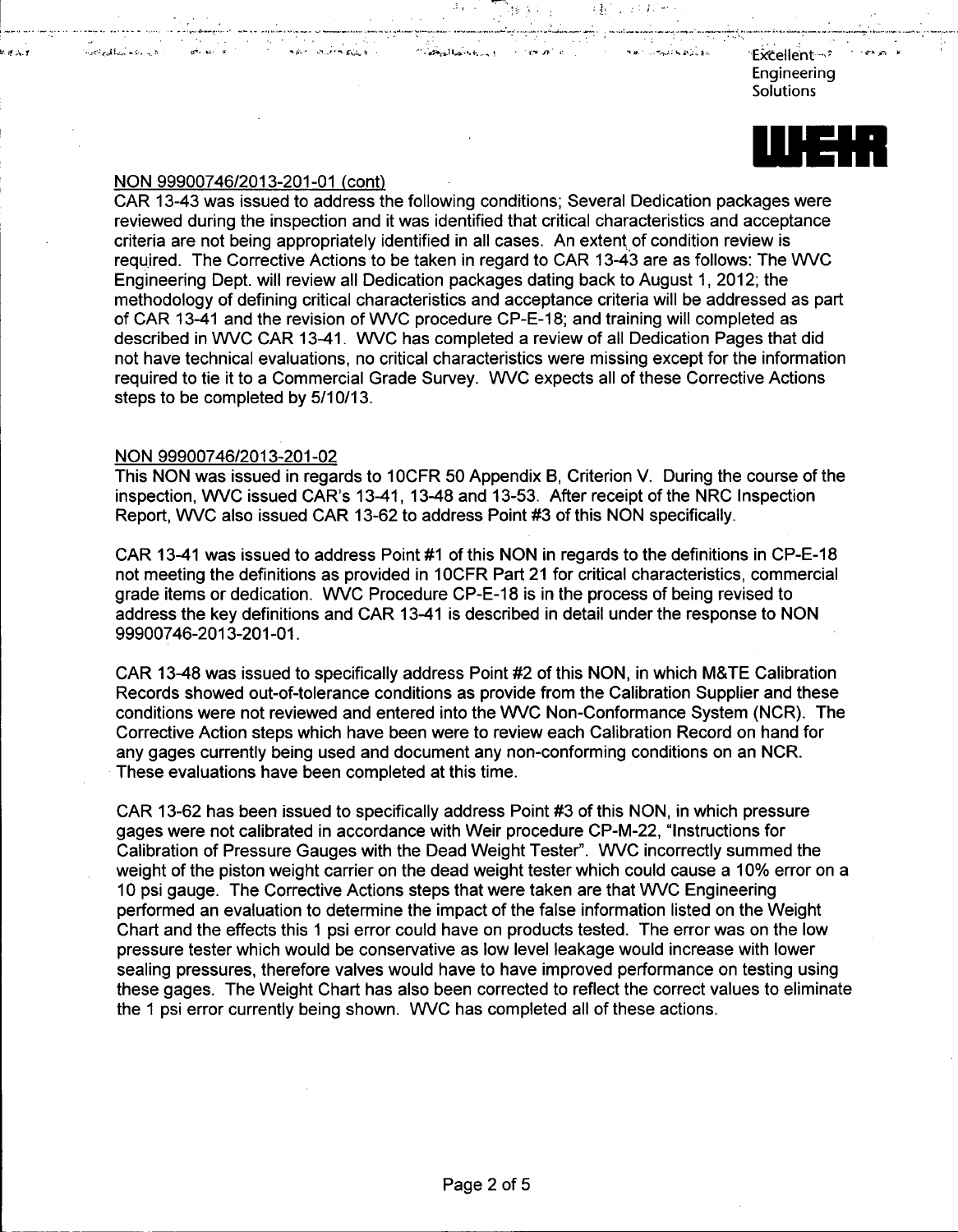Excellent **Engineering Solutions** 

 $\alpha_1 \rightarrow \beta_1 \gamma_2 \gamma_1$  ,  $\alpha_2 \gamma_1 \gamma_2$ 

 $\mathcal{L}(\mathcal{L}_{\text{max}},\mathcal{L}_{\text{max}})$ 

**Tended History** 

NON 99900746/2013-201-02 (cont.)<br>CAR 13-53 was issued to specifically address Point #4 of this NON, in which the QA Engineer failed to review and sign several test reports reviewed as required per Manual Rev. 7, dated 8/7/12, Section 11.0 "Test Control". The Corrective Action steps to be taken are for the QA Engineers perform an extent condition review of all completed test reports since August 1, 2012, to ensure that all test reports have been reviewed in accordance with the QA Manual requirements. An extent condition review has been completed and training has been provided to the QA Engineering staff and the ANI. All actions have been completed in regards to CAR 13-53.

**., .-ý.. , ýý -A\_ I**

 $\sim 20$ 

Contraction of Complement

بالممعة أستوم ومناوبات المتحدث والشكاكي المداد المهارمة والمحالف الممالحة والمراريات الحاريات الحالم والمحارب المراريب

أجودها والمصادف

الارتى بىرى ئىچىدىكى بىرىدى.<br>ئارتى بىرى ئىچىدىكى بىرىدىنى ئى

### NON 99900746/2013-201-03

This NON was issued in regards to 1OCFR 50 Appendix B, Criterion VII and NRC Reg. Guide 1.28. A review of the WEC Design Spec. specifically invoked NRC Reg. Guide 1.28 which specifies that "the applicant or licensee should perform or arrange for annual evaluations of suppliers." Per WVC Procedure CP-Q-26 "Performance Assessment for Suppliers of Materials/Items", only Non-Accredited Material Organizations required the annual performance assessments/evaluations. During the course of the inspection, WVC issued CAR's 13-47 to address this issue. The Corrective Actions steps taken include: Procedure CP-Q-26 has been revised to include all Suppliers of safety related materials, items or services; the Approved Suppliers List has been updated to require all Suppliers except for commercial suppliers to have annual performance assessments; all performance assessments have been completed to date for the previously mentioned suppliers. At this time, WVC CAR 13-47 has been closed.

### NON 99900746/2013-201-04

This NON was issued in regards to 10CFR 50 Appendix B, Criterion IX, in which WVC failed to establish controls to perform visual inspections of fillet welds and tack welds as required per ASME Section III, NC-4427. During the course of the Inspection, WVC issued CAR 13-46 to address this NON. The Corrective Action steps taken include: WVC Procedure CP-Q-38 "Performing Visual Inspections of Materials and Items" has been revised to include the inspection of fillet and tack welds in accordance with ASME Section III, NC-4427; training on this procedure revision and Code requirement has been completed with both the QC inspection staff and all WVC welding personnel. At this time, WVC CAR 13-46 has been closed.

# NON 99900746/2013-201-05

This NON was issued in regards to 1OCFR 50 Appendix B, Criterion Xl, due to the fact that WVC Test Procedure 321-54536 stated that water quality must meet specified criteria for chloride ion, fluoride, conductivity and pH levels. Based upon this and the review of the latest water quality test results, these critical elements were not verified and the conductivity and pH levels were non-conforming. During the course of the Inspection, WVC issued CAR 13-52 to address this issue. The test results provided showed both the conditions of the water prior to adding rust preventative and the results including rust preventative. The conditions showed as being nonconforming only when the rust preventative was added. The Corrective Action steps to be taken are to install a "point of use" system for supply of deionized (DI) water to test stands for testing SST valves. This system will comprise of a portable tank and transfer pump with quick disconnects at the stand. Used water will be transferred to waste tanks for disposal. Portable tanks will be filled with **DI** water from a main generation system at the time of need and transferred to the test stand for use. A new water quality test will be performed using just the **DI** water to verify that it meets the requirements of the WEC Spec. An extent condition review will be performed to determine the impact of using the **DI** water with rust preventative on all of the WEC valves tested to date. WVC plans on completing these actions by May 10, 2013.



**Ul**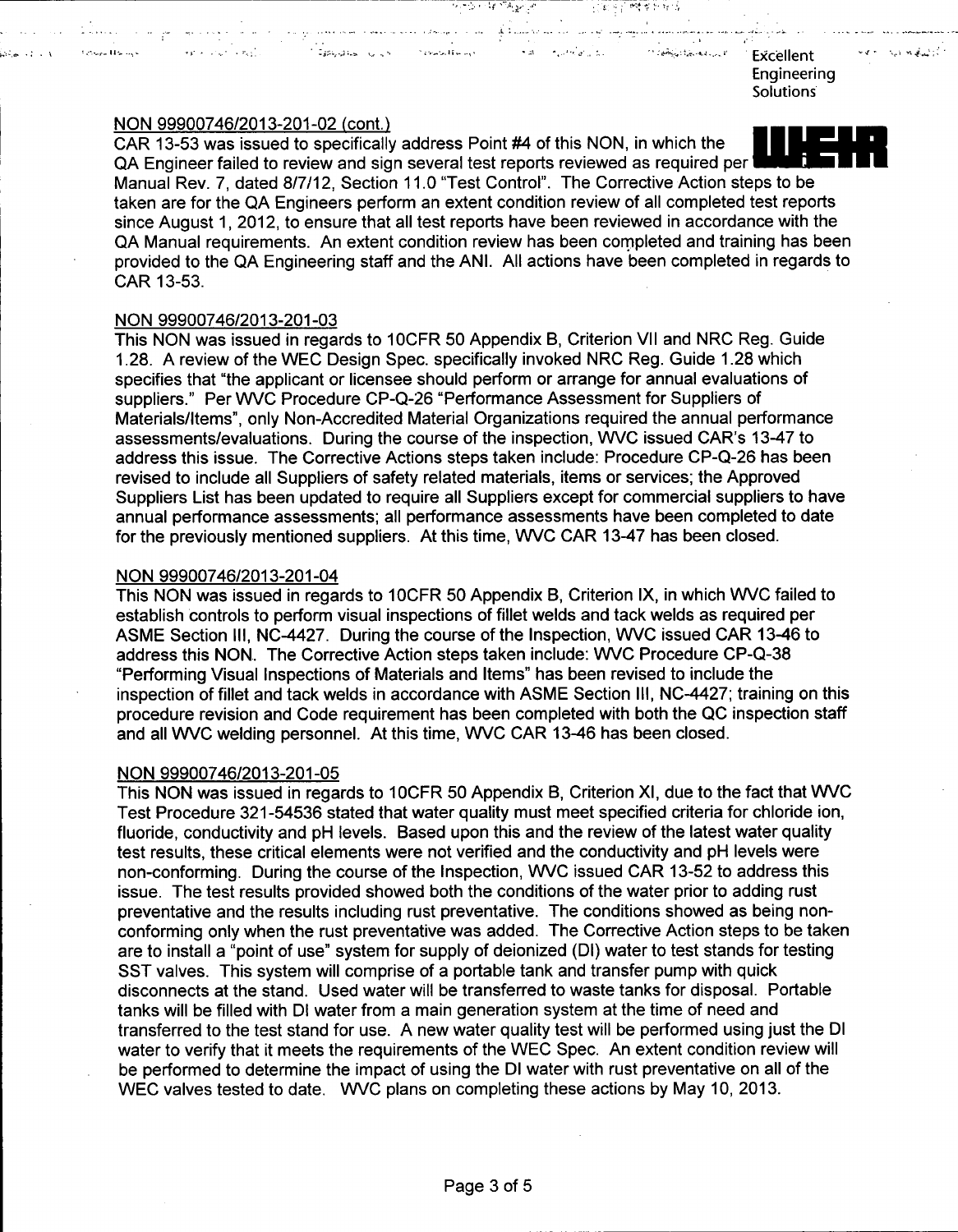" " " The mother of the second in the second second second second second second second second second second second second second second second second second second second second second second second second second second se **Engineering Solutions** 

# NON 99900746/2013-201-06

the property of the second con-

 $\alpha^2\omega^2\to\infty$  .

**Service State** 

ω.

the code equine

This NON was issued in regards to 1OCFR Appendix B, Criterion XVI, due to the fact that several issues were identified in regards to Corrective Actions. During the course of the Inspection, WVC issued CAR's 13-49 and 13-51. After receiving the Inspection Report, WVC issued CAR 13-63.

a stalling

الواقد القدارية التواصل والمنا

 $\mathcal{L}_\mathbf{r}$  ,  $\mathcal{L}_\mathbf{r}$  ,  $\mathcal{L}_\mathbf{r}$  ,  $\mathcal{L}_\mathbf{r}$  ,

CAR's 13-49 and 13-51 were issued to specifically address Point #1 of this NON. It was found during the course of the Inspection that the 2008 NRC Inspection identified issues, two of which had not been closed satisfactorily. CAR 13-49 was issued to address that WVC Procedure CP-E-20 (1OCFR Part 21) did not accurately define the point of discovery required for 1OCFR Part 21 evaluations. In 2009, it was agreed by both the NRC and WVC that procedure CP-E-20 would be revised to address this and that revision did not occur and a formal CAR was never issued.

CAR 13-51 was issued to address the fact C of C's received from a Supplier did not address all of the certifying requirements. While WVC issued CAR 09-01 and closed this CAR, the NRC requested that a larger extent condition review be performed which was agreed to by WVC. No evidence of this extent condition review could be found at the time of the 2013 Inspection.

CAR 12-36B is discussed in Point #2 of this NON and was opened to address an issue cited during the 2012 NUPIC Limited Scope Audit in which the dedication package for Kalsi Engineering did not include an adequate Technical Evaluation in accordance with NQA-1, 2008 Ed., 2009 Add, Subpart 2.14. As part of the response to CAR 12-36A, WVC agreed to revise procedure CP-E-18, "Control of Commercial Grade Items to be Dedicated for Use in Nuclear Safety-related Applications" to include the addition of Commercial Grade Services and Surveys, as well as providing a Technical Evaluation in accordance with the NQA-1 requirements. An extent condition review was performed for open orders but the extent condition did not include the root of the issue which was Kalsi Engineering. Before CAR 12-36B can be closed, the extent condition review needs to be completed including providing an adequate technical evaluation for Kalsi Engineering. WVC expects to have these actions completed by 5/30/13.

CAR 13-63 has been issued as a result of a review of the NRC Inspection Report to specifically address Point #3 of this NON. As written per CAR 13-63, WVC did not perform an extent condition review to evaluate how the inadequate dedication of calibration suppliers would affect M&TE being used on safety related items. The Corrective Actions to be taken for CAR 13-63 include: establishing critical characteristics and technical evaluations for the calibration suppliers and each of the family of M&TE; performing appropriate Commercial Grade Surveys of these calibration suppliers has been completed. An extent condition review to determine the impact of the M&TE used on previous orders is in-process. WVC expects to have these actions completed by 5/15/13.